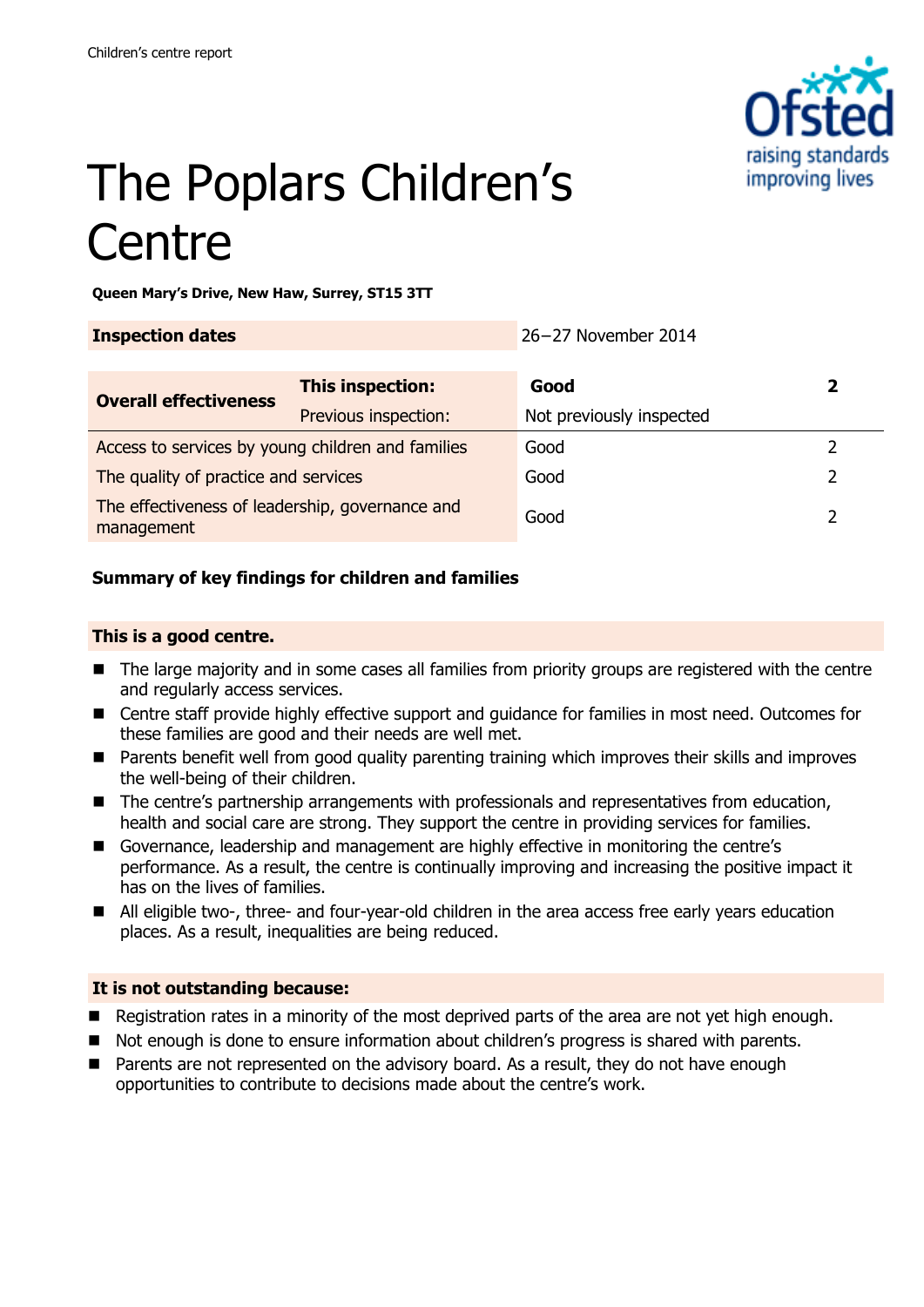#### **What does the centre need to do to improve further?**

- Increase registration rates, particularly for those living in the most deprived areas, so that at least the very large majority attend services regularly.
- Extend existing tracking systems to ensure parents have regular opportunities to share in monitoring the progress of their children's learning and development.
- **Ensure parents are represented on the advisory board by reducing barriers that limit their** participation.

#### **Information about this inspection**

The inspection of this children's centre was carried out under Part 3A of the Childcare Act 2006 as amended by the Apprenticeships, Skills, Children and Learning Act 2009.

This inspection was carried out by two additional inspectors.

The inspectors held meetings with centre staff, local authority managers, and representatives from partner organisations such as those from health, schools, training organisations and pre-schools. They also met parents and members of the advisory board.

The inspectors visited activities taking place at the centre and observed sessions such as Play and Learn and Baby Massage.

They observed the centre's work and also looked at a range of relevant documentation such as the selfevaluation report, safeguarding policies and improvement plans.

#### **Inspection team**

Priscilla McGuire, Lead Inspector **Additional Inspector** 

Helen Hutchings **Additional Inspector** Additional Inspector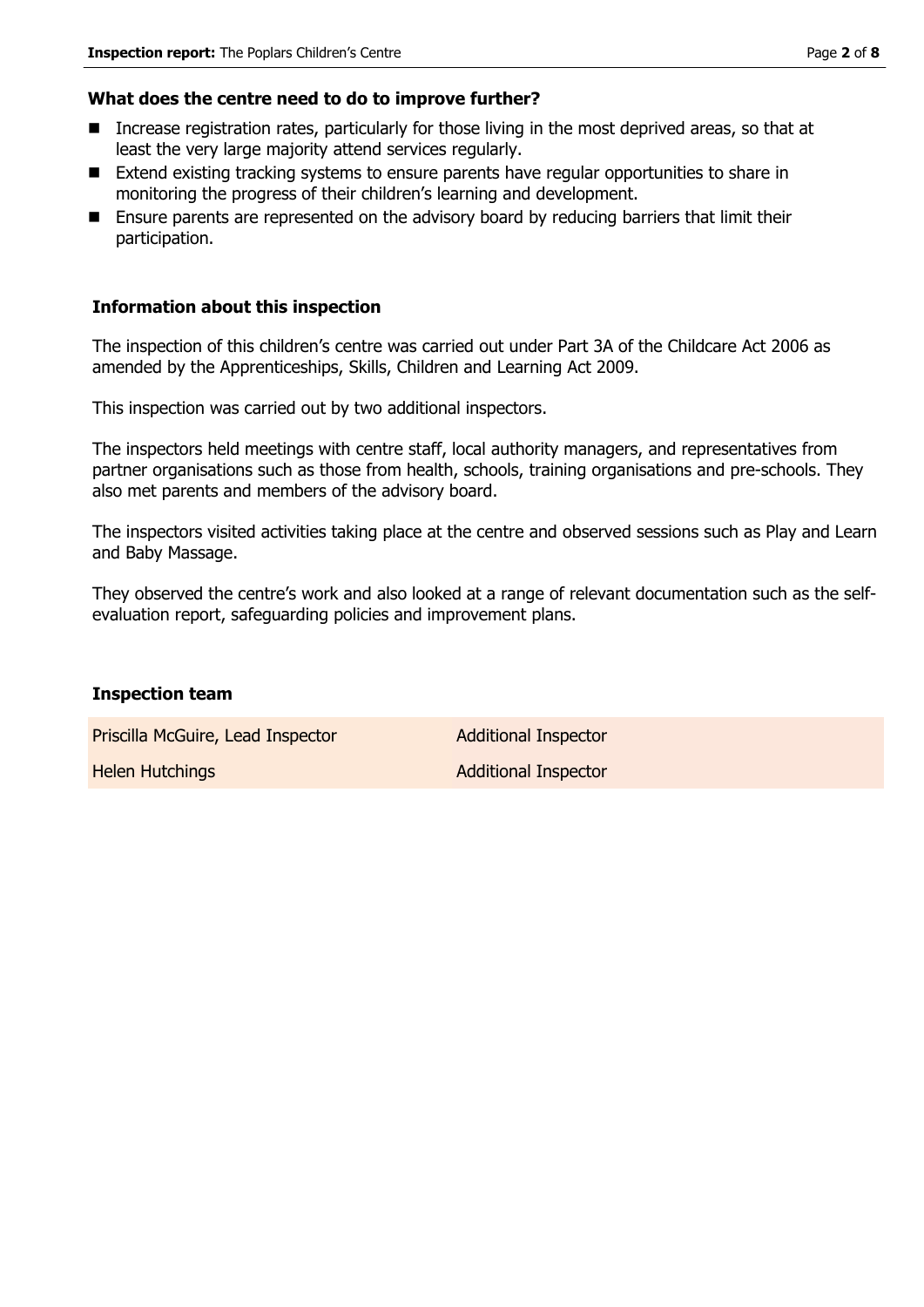#### **Full report**

#### **Information about the centre**

Poplar's Children's Centre is a small part-time centre in Surrey. It shares its site with the Grange Community Infant School (URN 125037), and is managed by the governors of the school, on behalf of the local authority. The school is subject to a separate inspection. Its report can be found at www.ofsted.gov.uk.

The centre is set in the semi-rural location of New Haw in Surrey. It is perceived to be a reasonably affluent area, but has pockets of deprivation which are close to the centre. The majority of families living in the area are of White British heritage. Most families live in privately owned houses, although there is social housing in some streets and temporary local authority accommodation in some areas.

Most services are provided direct at the centre but some venues within the community such as libraries are also used to provide services and activities. Services offered include health clinics, early years learning, family support, parenting programmes and training support and guidance. The proportion of 0 to 4 year olds living in out-of-work benefit households is lower than the Surrey average. Unemployment rates are low and a high proportion of adults in the area have good levels of education. There are 746 children under five years of age who live in the community the centre serves. Children's skills and abilities on entry to early years education are in line with what is expected for their age.

The centre has identified the following as priority groups: lone parents living in the top three most deprived areas, families whose children are eligible for free early years places, families with children under two years of age and vulnerable families with complex needs.

#### **Inspection judgements**

#### **Access to services by young children and families** Good

- A large majority of families and those expecting children are registered with the centre and benefit from its services. Families from priority groups also benefit well, as result of their regular use of the centre's services. However, registration rates in a minority of the most deprived parts of the area are not yet high enough.
- The centre actively promotes its services using a range of effective methods such as community 'open days'. Also, a centre newsletter and promotional products such as thermometers provide helpful details about the centre's services and activities.
- Centre staff pay close attention to the smaller details that can make a difference to families' awareness of services. For example, 'take away' timetables are provided in an external display unit positioned beneath a noticeboard on the railings outside the centre.
- Centre staff share information effectively with their partners, particularly those from schools, health and social care. This ensures that the centre keeps a close eye on which families have the most needs. As a result, referrals from partners to the centre and signposting from the centre to other agencies are very effective.
- The centre is very responsive to the needs of families. For example, families who cannot travel to the centre or are reluctant to attend are helped by staff making home visits. They also use venues within the community such as a library to provide services. In addition, they make good use of the local authority's 'Surestart Bus', to bring services to families who live in the more rural parts of the area.
- The centre has worked well with the local authority to promote free early years education. As a result, all eligible two-, three- and four-year-old children take up free early years places. Centre staff also offer effective support to families of two-year-old children. They help these families understand their entitlements and help them complete applications. As a result, the centre contributes well to reducing inequalities for families with the most needs.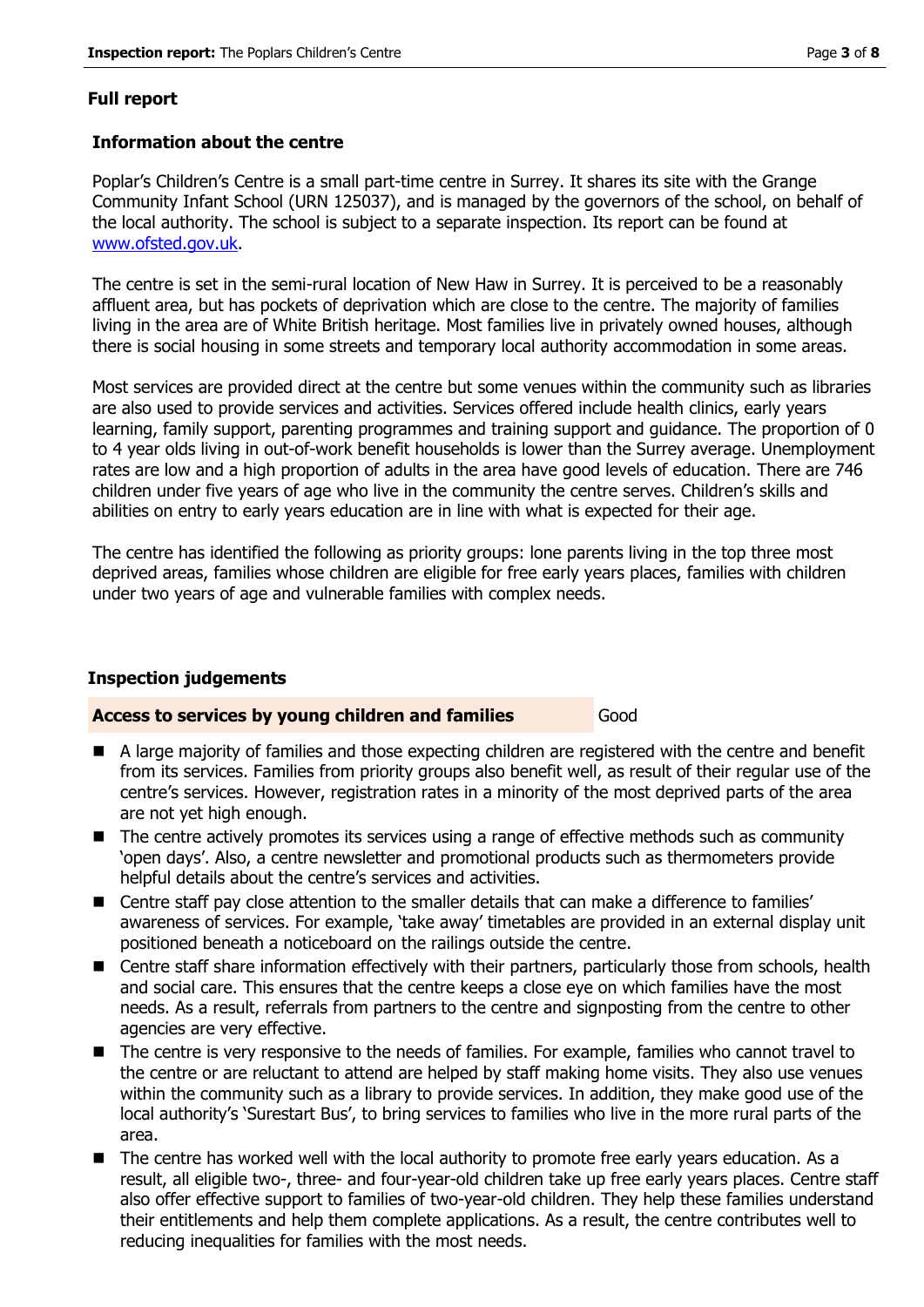#### **The quality of practice and services** Good

- **Parents most in need are helped to improve their parenting skills via one-to-one support in the** home and structured parenting courses. Comments such as 'it helped me learn to ignore the behaviour not the child' are typical examples of how parents have specifically benefited from parenting training.
- Sustained breastfeeding rates are higher than national rates and a high proportion of children under five have healthy weights. Through sessions such as 'Active Tots', the centre promotes physical activity. Healthy eating is actively promoted by providing fruit snacks at all sessions. This helps children to experience new tastes but also to develop social skills as they sit down together to eat.
- Centre staff provide highly effective support to families in most need, particularly those from priority groups. For example, lone parents receive good support to navigate their way through the welfare system and to attend activities that help to reduce social isolation. As a result, the well-being of children and their families improve.
- 'Help and support has been beyond expectations' was the view of one parent, which is typical of the views of many others. Parents give many examples of how they have been given invaluable support and guidance during times of crisis. As a result, they have experienced 'life-changing' and positive differences to their family lives and well-being.
- Data show that children who attend the centre perform better than those who do not. Well-planned activities, such as 'Play and Learn', help the centre to provide good support for children's learning. These also enable it to contribute well to the success of children who achieve a good level of development by the end of the Reception Year.
- Tracking systems are beginning to be used well to monitor children's progress. However, leaders are not involving parents enough in this process. This limits the opportunities they have at home to support their children's learning and development.
- The centre views the safety of families as a priority. It ensures parents receive relevant information about current safety issues such as safe use of hair straighteners. Working with external charities, the centre also offers sessions such as 'Beep Beep'. This provides both guidance to parents on road safety and practical aids such as visible reflectors. As a result, parents receive good practical help to adopt safe practice when using roads.
- There is a good balance of services open to all families and those that are targeted at specific groups. As a result, the needs and interests of a large and increasing majority of families are being met.

#### **The effectiveness of leadership, governance and management**

Good

- The centre is led by a well-organised and efficient manager who leads a strong, enthusiastic and competent team of staff. Parents and partner organisations highly value the centre and talk very positively about its work and about staff. As a result, both parents and staff from external organisations are very strong advocates for the centre's work.
- Governance, leadership and management are effective in monitoring the centre's performance, reviewing staff performance and in identifying where improvements need to be made. Through a rigorous self-evaluation process, 'the manager's report' and termly review meetings with the local authority, the centre's impact and progress are effectively scrutinised. This ensures that the centre is held to account and that improvement plans are effective.
- To ensure the centre continually improves its performance and meets its obligation to help reduce inequalities, the advisory board and the local authority both set ambitious performance targets for the centre. Staff work hard to meet or exceed these targets. As a result, outcomes for families are good.
- There is a good representation from a wide range of key partners on the advisory board, and attendance at meetings is good. Organisations represented on the board include local churches, health services, training organisations, schools and pre-schools. The board provides effective support and challenge to the centre.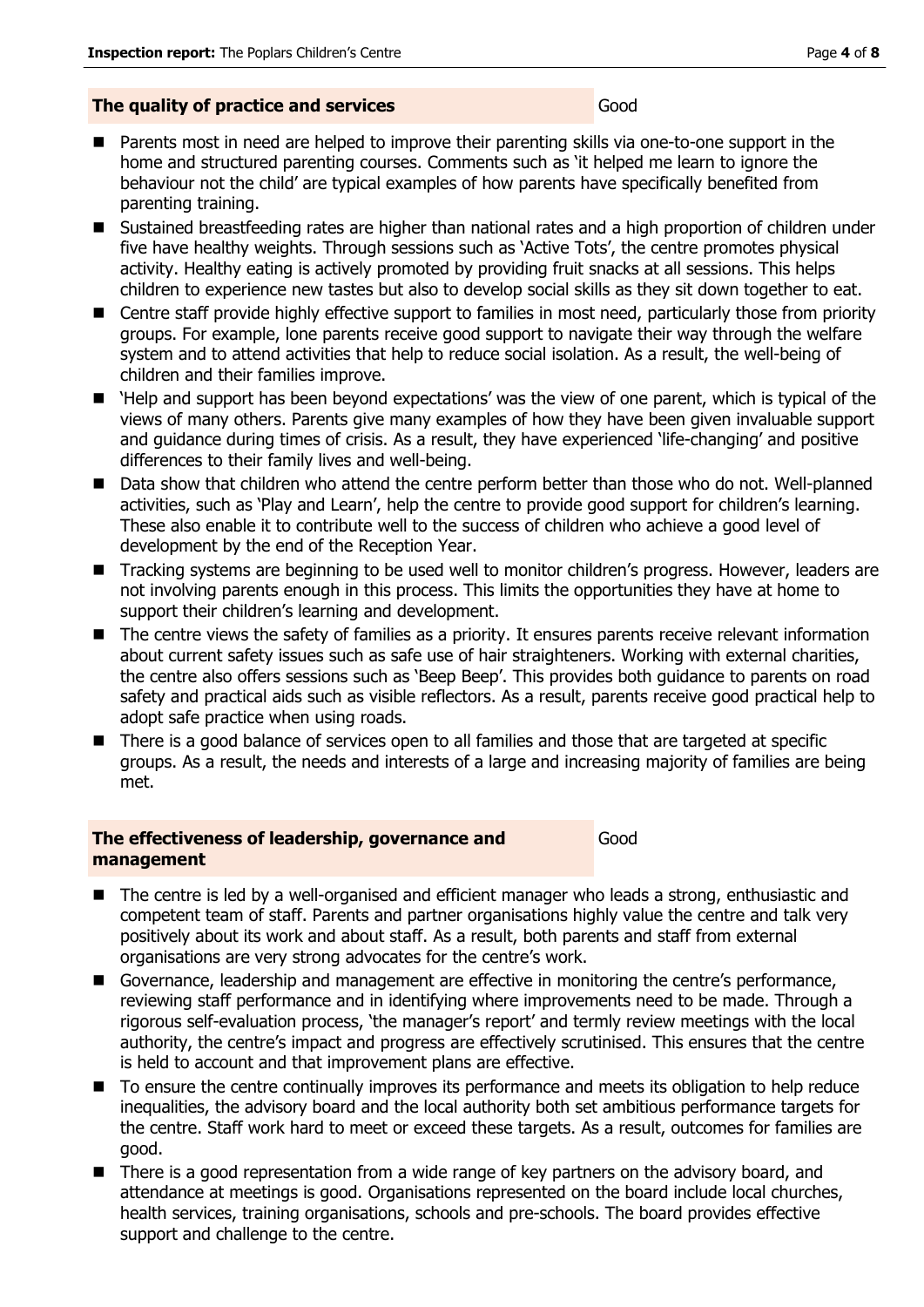- Through the 'parents' voice' group, parents contribute well to decision making such as planning of services. They have good relationships with staff. However, despite the best efforts of staff, parents have yet to be recruited onto the advisory board.
- Safeguarding arrangements, including policies and procedures for safer recruitment, are well established and effective. Staff have a good understanding of safeguarding arrangements and take appropriate and swift action to minimise risks of harm to children.
- The centre knows all the children in its area who are subject to child protection plans or identified as children in need. Staff work very productively with social care teams to provide support to these families. For example, staff attend and contribute well to 'core group' meetings and complete early help assessments to ensure families with the most needs receive the help they need. As a result, children who are subject to child protection plans, and those deemed to be children in need, are well supported.
- The centre has strong partnerships with schools, pre-schools, social care and health, so that it can provide a wide range of services to families. Staff from partner organisations have a good understanding of the centre's priorities and work well with staff to ensure these are met.
- The centre is well resourced and offers attractive accommodation for families. The quality of resources for families is good and the budget well managed. As a result, the needs of families are well met.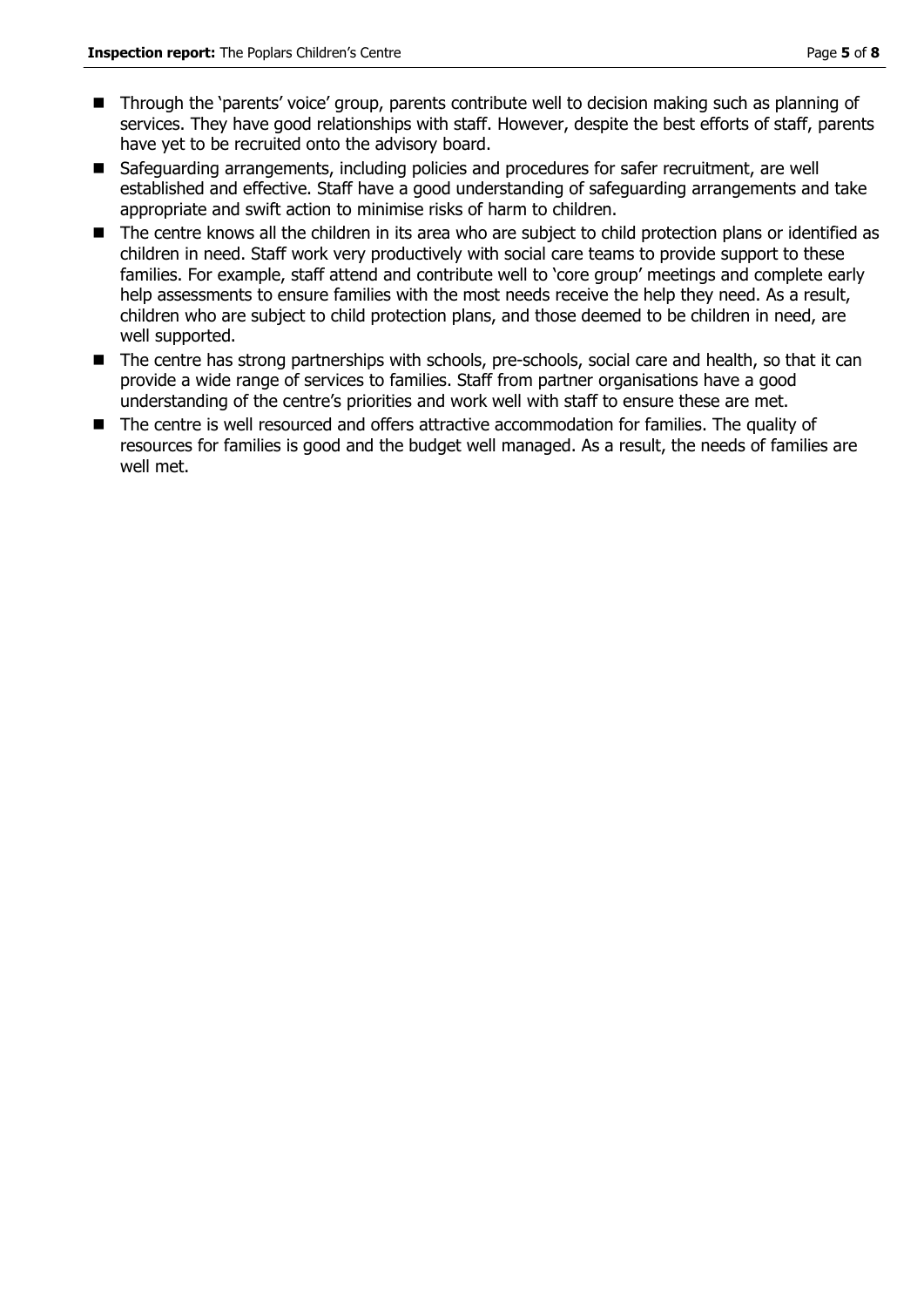## **What inspection judgements mean**

| Grade   | <b>Judgement</b>               | <b>Description</b>                                                                                                                                                                                   |
|---------|--------------------------------|------------------------------------------------------------------------------------------------------------------------------------------------------------------------------------------------------|
| Grade 1 | Outstanding                    | Practice consistently reflects the highest aspirations for children and<br>their families and, as a result, inequalities are reducing rapidly and gaps<br>are closing.                               |
| Grade 2 | Good                           | Practice enables most children and their families to access good quality<br>services that improve children's wellbeing and achieve the stated<br>outcomes for families.                              |
| Grade 3 | <b>Requires</b><br>improvement | Performance is not as good as it might reasonably be expected to be in<br>one or more key areas.                                                                                                     |
| Grade 4 | Inadequate                     | The needs of children and families in its area are not being met and/or<br>the leaders and managers are not providing sufficient challenge to bring<br>about improvement to the quality of services. |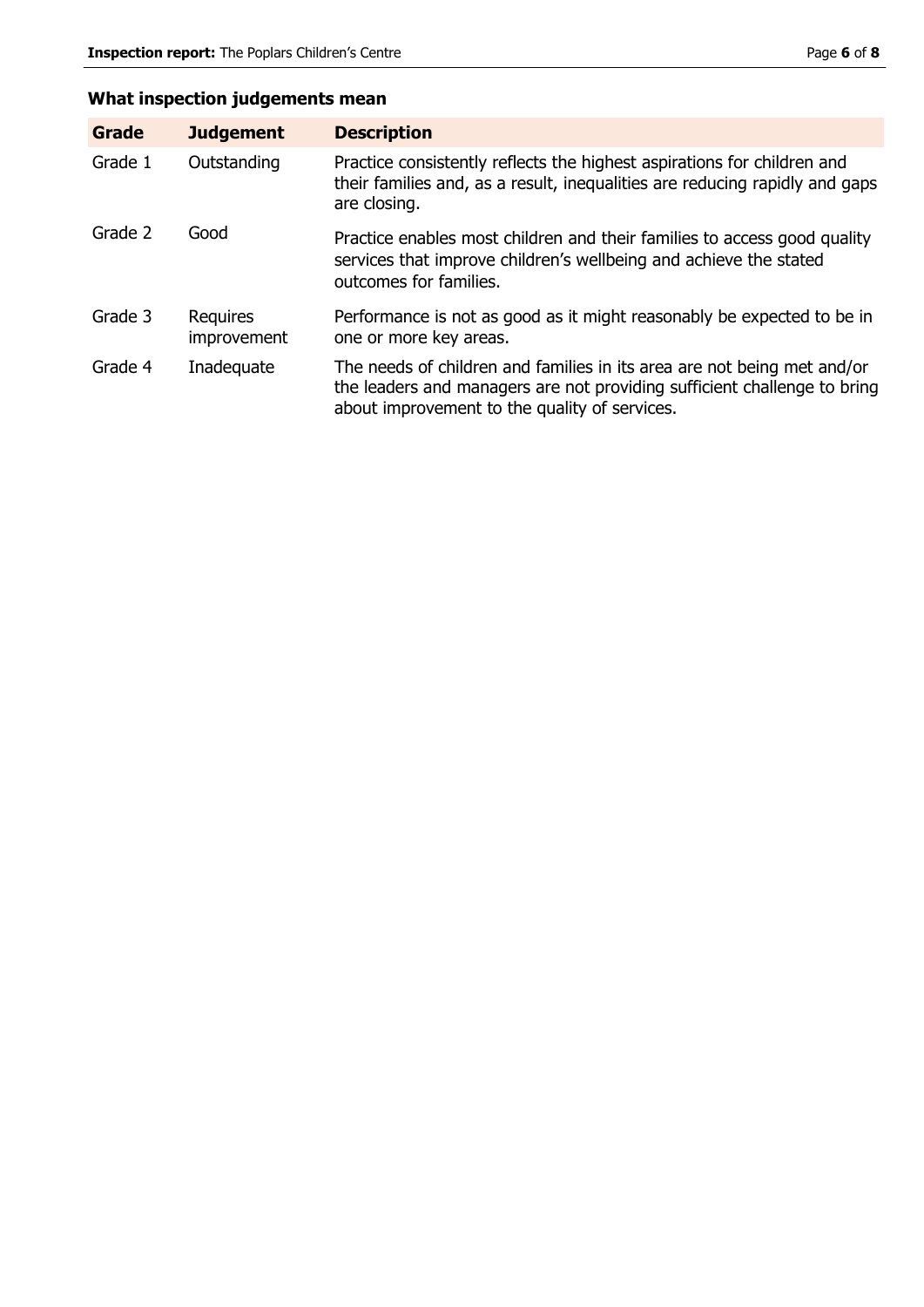### **Centre details**

| Unique reference number  | 23237                                                                                            |
|--------------------------|--------------------------------------------------------------------------------------------------|
| <b>Local authority</b>   | Surrey                                                                                           |
| <b>Inspection number</b> | 451706                                                                                           |
| <b>Managed by</b>        | The governing body of The Grange<br>Community Infant School, on behalf of the<br>local authority |

| <b>Approximate number of children under 746</b><br>five in the reach area |                            |
|---------------------------------------------------------------------------|----------------------------|
| <b>Service Manager for the group</b>                                      | Zoe Hoare                  |
| Date of previous inspection                                               | Not previously inspected   |
| <b>Telephone number</b>                                                   | 01932 350605               |
| <b>Email address</b>                                                      | poplarsmanager@yahoo.co.uk |